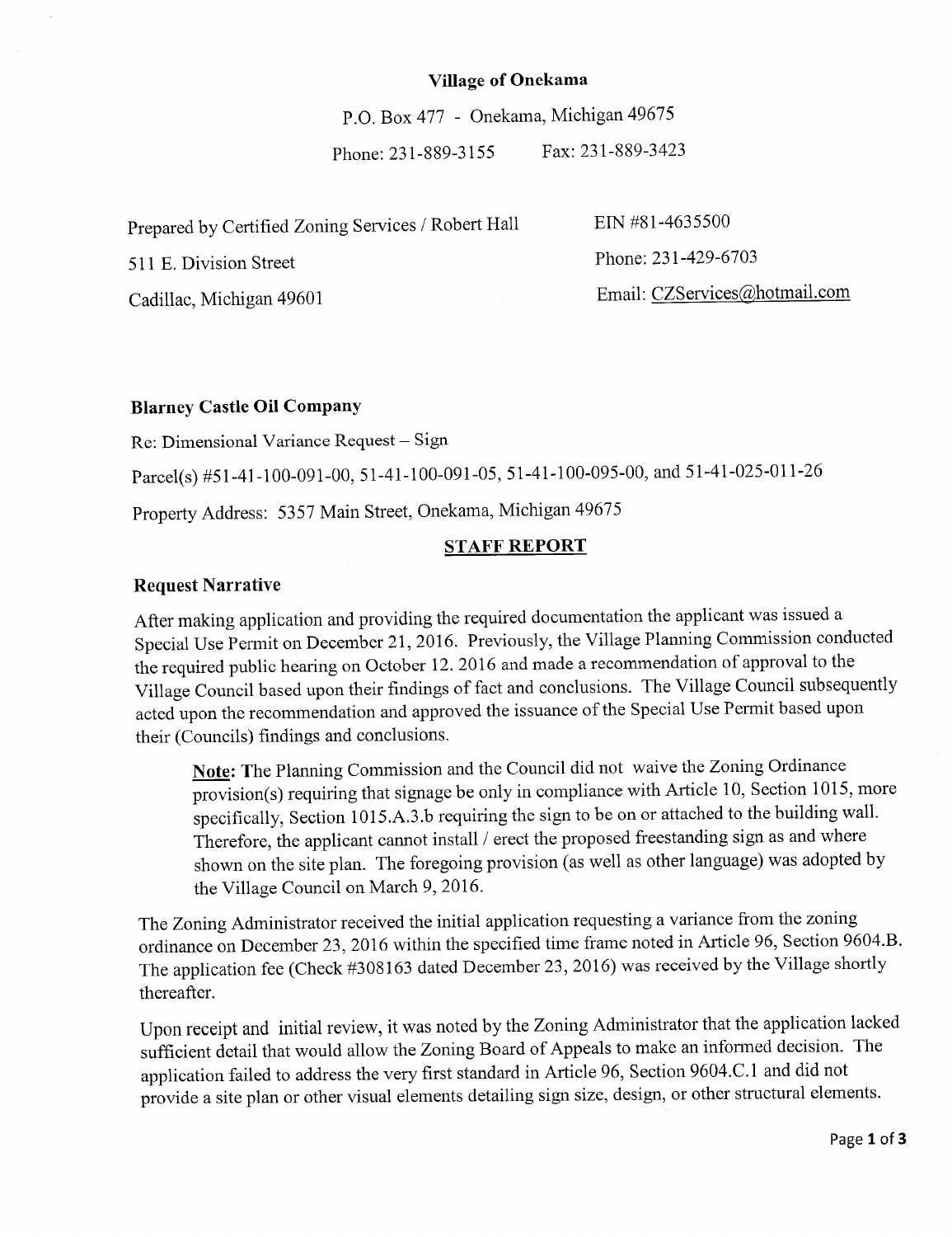The information required to deem the application complete was received by the Zoning Administrator on January 27, 2016.

## The applicant is requesting a variance to the provisions of the ordinance that were amended by Ordinance No. 01 of 2016 no longer allowing free-standing signs in the Commercial Residential District *I* Portage Lake Overlay Zone.

# Signs on non-residential parcels in the Commercial Residential District: ( *ordinance excerpt)*

a. shall be subject to advance review and approval by the Zoning Administrator concerning only size, number, location, maintenance requirements, and, where applicable, compliance with Section 1008 and Section 1015.A.4 below;

b. *shall be limited to one sign on or attached to each building wall, except that each business located in a building may have one sign on or attached to each building wall; [Amended by Ordinance Number 01 of 2016, effective March 18, 2016]* 

## 9604 [please see applicant's answers to the following standards *I* attached document]

C. A non-use variance from the terms of this Ordinance regarding a structure or parcel shall not be granted unless, after considering all the record evidence submitted at a Public Hearing held under this Article, a majority of the Regular Members and Alternate Members called to serve as a Board Member votes to concur with written findings that the following standards have been met:

1. Special conditions and circumstances exist which are peculiar to the parcel or structure involved and which are not applicable generally to other parcels or structures in the same Zoning District.

*• The zoning board of appeals may wish to consider that fuel stations have historically used free-standing elevated signs to make the consumer aware of price. Strict compliance with Section 1015.A.3.b requiring the sign to be on or attached to the building wall would require the installation of at least 3 individual signs attached to the north, east, and west face(s) of the structure in order to provide the same visual effect as one (1) free-standing sign.* 

2. The special conditions and circumstances required to be demonstrated in Section 9604.C.1 do not result from the actions of the requesting person.

• The structure has historically been used as a grocery store / market. At the time of site *plan approval the applicant had taken no actions to affect the special conditions or circumstances of the captioned property.* 

3. A literal interpretation of the provisions of this Ordinance would deprive the requesting person of rights commonly enjoyed by owners of other properties in the same Zoning District under this Ordinance.

**•** If the appellant were to be required to comply, they would be deprived of the right to the *highly visible signage that they currently enjoy at their two proximate locations, while other businesses continue to enjoy their current status as 'nonconforming'. This is always a burdensome standard and presents unintended consequences when new ordinances are*